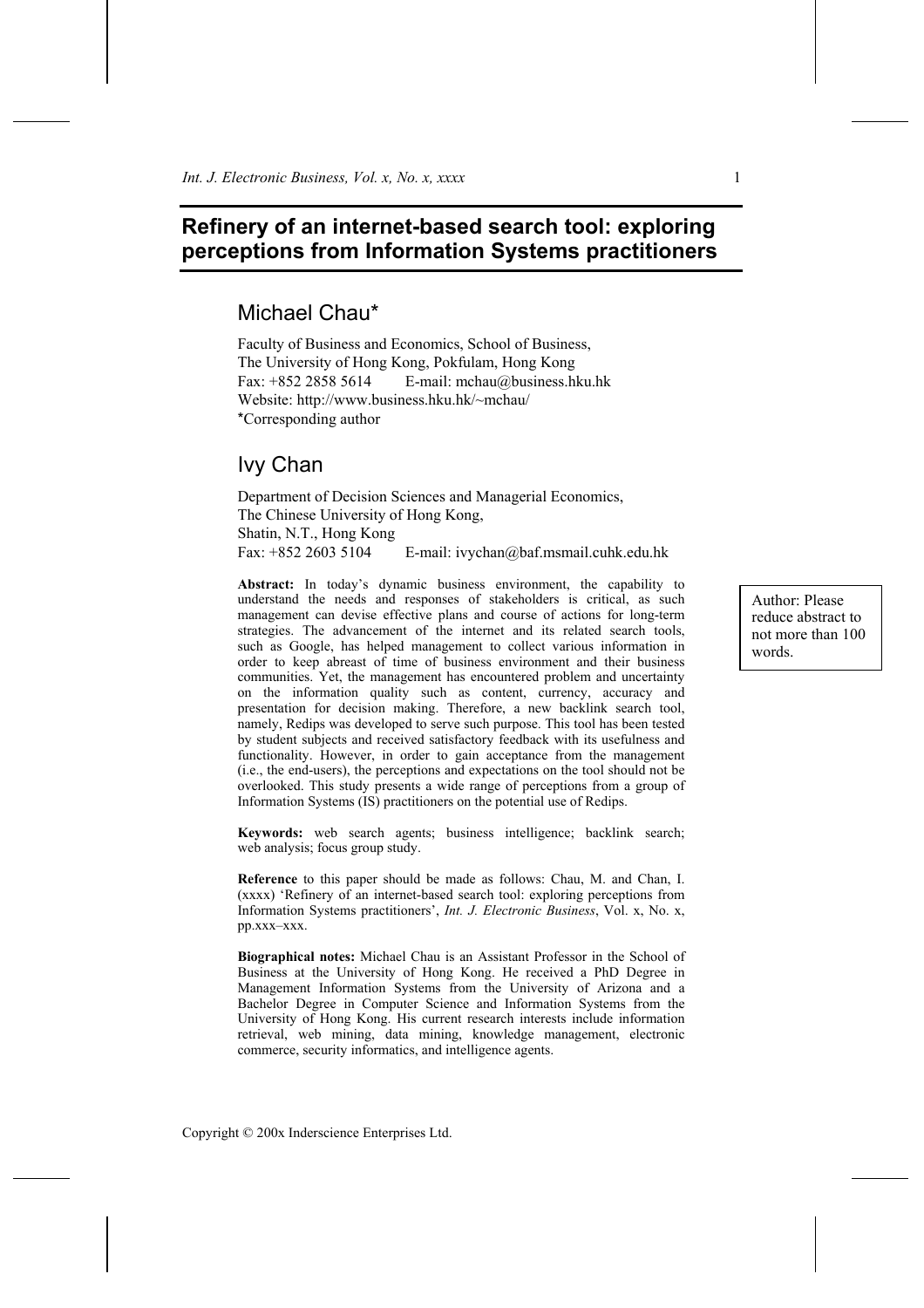Ivy Chan is an Instructor at the Chinese University of Hong Kong. She received her PhD in Business Administration from the School of Business at the University of Hong Kong. Her research interests include knowledge management, information systems planning and organisational learning.

#### **1 Introduction**

The World Wide Web presents significant opportunities for business intelligence analysis as it can provide information about a company's external environment and its stakeholders. Traditional business intelligence analysis on the web has focused on the simple keyword searching. Recently, it has also been suggested that the incoming links, or backlinks, of a company's website (i.e., other web pages which have a hyperlink pointing to the company of interest) can provide important insights about the company's 'online community'. Analysis of these communities can provide useful signals for a company or information about its stakeholder groups, but the manual analysis process can be very time-consuming for business analysts and consultants. In this paper, we present a tool called Redips that integrates automatically backlink meta-searching and text mining techniques to facilitate users in performing such business intelligence on the web. We also report a focus group study involving IS practitioners to study the potential uses and user perception of the proposed tool. The rest of the paper is structured as follows. Section 2 reviews the importance of web communities in business intelligence analysis. Section 3 presents the proposed tool and its architecture. In Section 4, we discuss our methodology and the focus group study. The preliminary results are presented in Section 5. Finally, we conclude our study and suggest future research directions in Section 6.

## **2 Literature review**

## *2.1 Web communities*

The internet has many well-known explicitly defined communities – groups of individuals who share a common interest, together with the web pages most popular amongst them (Reid, 2003). The web communities consist of the following stakeholders of the firm: customers, suppliers, competitors, regulators, employees, educational institutions, court and legal institutions, financial institutions, stockholders, publicinterest groups, labour unions, political parties, federal, state, local governments, etc. (Schermerhorn, 2001). The stakeholders listed here can be classified into two categories: explicit and implicit web communities.

Explicit communities are the groups that can be easily identified on the internet. Kumar et al. (1998) discussed the Porsche newsgroup as an example of explicit community of web users interested in Porsche Boxster cars. Such communities are often found in resource collections in web directories such as the Yahoo directory. Explicit communities are easy to be identified and analysts can simply use manual method to find a firm's explicit communities by browsing the firm's newsgroup or the category in which the firm belongs to in directories like Yahoo on the internet.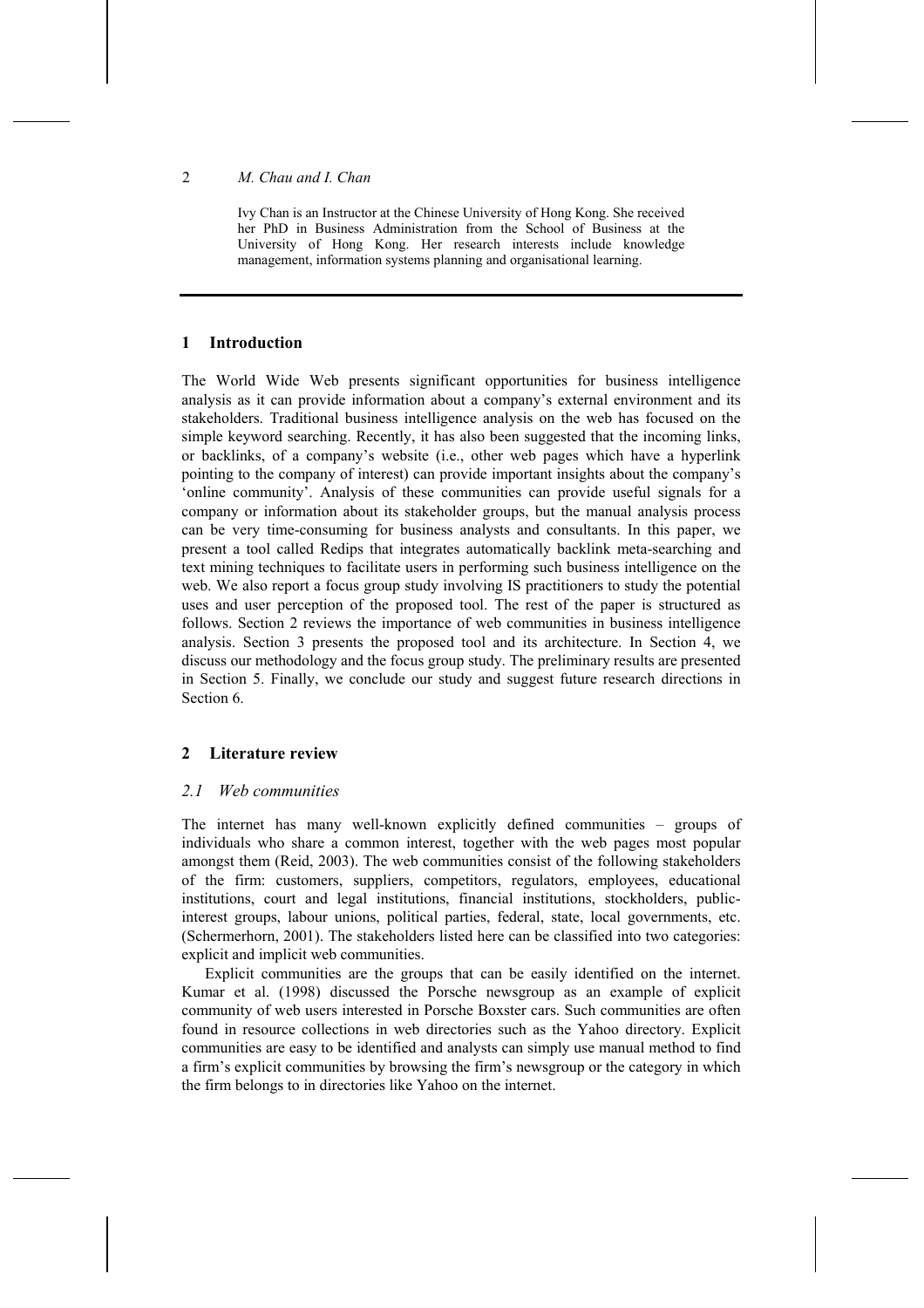#### *Refinery of an internet-based search tool* 3

Implicit communities are relatively more difficult to be found using a manual browsing method. According to Kumar et al. (1998), implicit communities refer to the distributed, ad-hoc and random content-creation related to some common interests on the internet. These pages often have links to each other, but the common interests of implicit communities are sometimes too narrow and detailed for the resource pages or the directories to develop explicit listings for them. As a result, it is more difficult to find the implicit communities of a firm. In identifying the explicit and implicit communities of a firm, it is reasonable to assume that the content pages created by these communities would provide hypertext links back to the firm's homepage for reference (Reid, 2003). Therefore, in order to find a firm's online communities, it is necessary to find the web pages that have hyperlinks pointing to the firm's URL, i.e., the inbound links of the firm's website.

The identification of web communities, irrespective of explicit communities or implicit communities, is important to the strategic planning process. The strategic planning process consists of five steps, namely, mission and objectives, environment scanning, strategy formulation, strategy implementation and evaluation and control (Bradford et al., 1999). The extraction of web communities is classified to the environmental scanning step in the strategic planning process. The information would be used for the analysis of the firm's industry for evaluating entry barriers, suppliers, customers, substitute products and industry rivalry.

### *2.2 Web analysis tools*

Many tools have been used to assist web-based business intelligence analysis. The simplest tool may be just a web browser like Internet Explorer. A browser is a client software program used for searching and viewing various kinds of information on the web. Using a manual browsing method, an analyst only needs to enter the URL of a firm or its stakeholders in the browser and then manually browse the information for further analysis.

This manual browsing method is common to analysts. It is simple as many people nowadays are experienced in internet surfing. Manual browsing also ensures the quality of the information collected. However, the process of manual browsing is very time-consuming and mentally exhausting. Data collection is the most time-consuming task in typical analysis projects, accounting for more than 30% of the total time spent (Prescott and Smith, 1991). It is not practical for analysts to go through the websites of all stakeholders of a company in detail. To make the problem worse, many web pages are updated weekly, daily or even hourly. It is almost impossible for analysts to manually collect the most updated versions of every web page for analysis.

To address these problems, web-based business intelligence tools have been developed to do more than simple browsing. In the following, we will review literature and existing tools in web-based business intelligence analysis. Based on their functionalities, the tools can be classified into three categories, namely, web searching, content analysis and visualisation. The discussion in the following will be based on this taxonomy.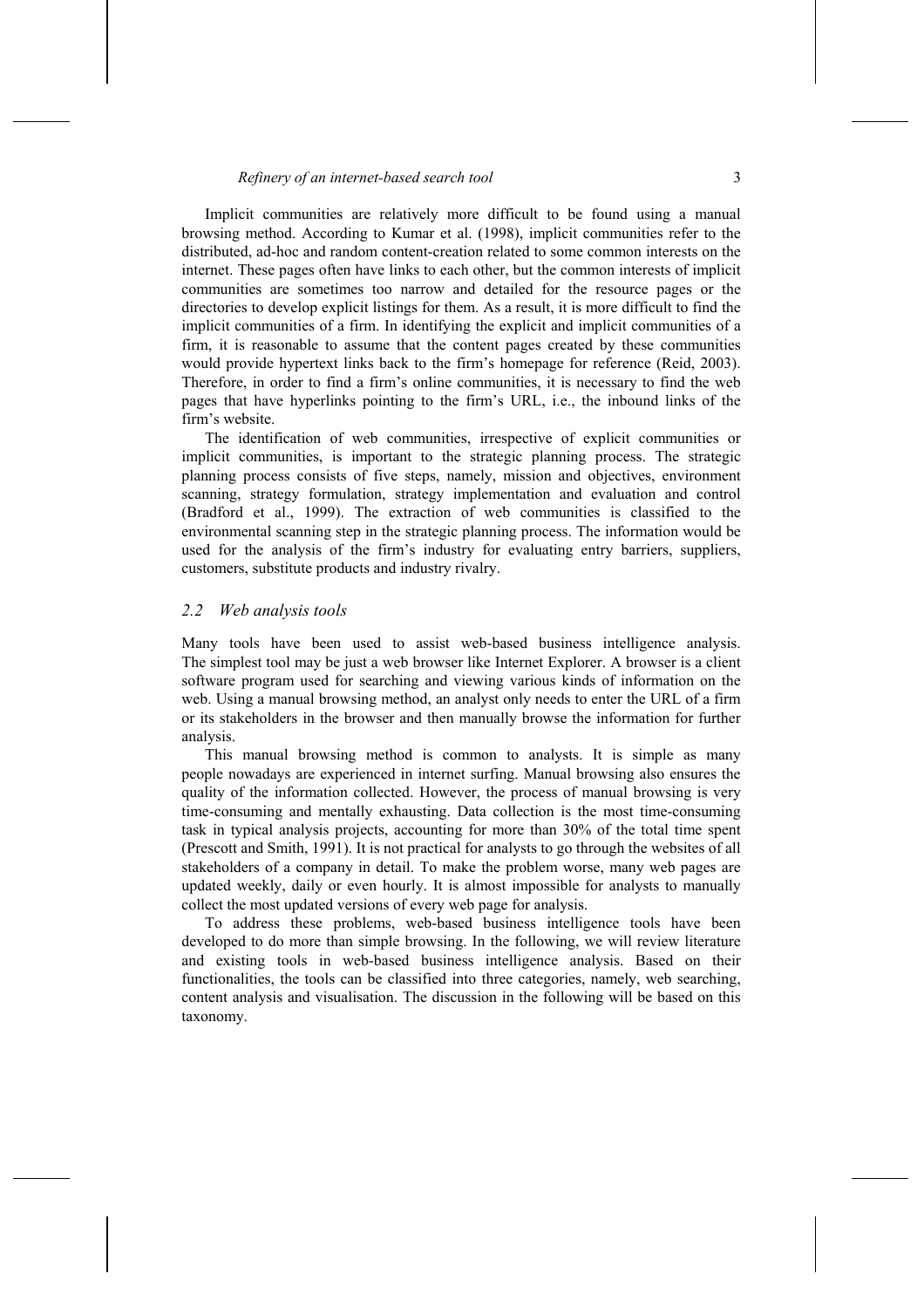#### *2.2.1 Web search engines*

Web search engines are the most popular way that people use to search for information on the web. Each engine has its own characteristics and employs its preferred algorithm in indexing and ranking web documents. For example, Google (www.google.com) and AltaVista (www.altavista.com) allow users to submit queries and present the search results in a ranked order, while Yahoo (www.yahoo.com) groups websites into categories, creating a hierarchical directory of a subset of the web. A web search engine usually consists of four main components: spiders, indexer, retrieval and ranking and user interface. Readers can refer to Brin and Page (1998) and Chau and Chen (2003) for a detailed technical description.

Another type of search engine is meta-search engine, such as MetaCrawler (www.metacrawler.com) and Dogpile (www.dogpile.com). These search engines do not keep their own indexes. When a search request is received, a meta-search engine connects to multiple popular search engines and integrates the results returned by these search engines. As each search engine covers different portion of the internet, meta-search engines are useful when the user needs to get as much of the internet as possible (Selberg and Etzioni, 1997; Chen et al., 2001).

In addition to general searching, analysts can also use *backlink searching* to research a firm's web communities that consist of the important stakeholders of the firm. Backlink searching can identify these communities as the stakeholders generally have on their web pages a hyperlink that point to the URL of the firm. Some general search engines also provide the feature of backlink searching. In these search engines, the indexer will, in addition to performing regular indexing, also index the links of each web page collected. The information on these links is stored into the search engine's database, so it is possible for users to search for all links that point to a given web page. One example is the Google search engine (www.google.com). Google allows users to use the reserved word 'link' as an operator in the query. The query 'link:siteURL' shows the users pages that point to a given URL (Google, 2005). For example, the query 'link:www.google.com' will return pages that contain a hyperlink to Google's home page. A special query capability using the query prefix 'link:', lists web pages that have links to the specified web page. Altavista (www.altavista.com) and MSN Search (search.msn.com) also have a similar feature and a similar 'link:' operator that finds pages with a link to a page with the specified URL.

Unlike general-purpose searching, no meta-search engines are available for searching backlinks in the current search engine market. A meta-backlink search engine may be able to improve retrieval performance just like general meta-search engines, but this has not been studied in previous research.

#### *2.2.2 Web content analysis*

After documents are retrieved from the web, indexing and text mining techniques are often applied to perform further analysis on the documents. Text mining, also known as text data mining (Hearst, 1997) or knowledge discovery from textual databases (Feldman and Dagan, 1995), refers generally to the process of extracting interesting and non-trivial patterns or knowledge from unstructured text documents (Tan, 1999). Text mining serves as an extension of data mining or knowledge discovery from structured databases (Fayyad et al., 1996), which combines the knowledge from multiple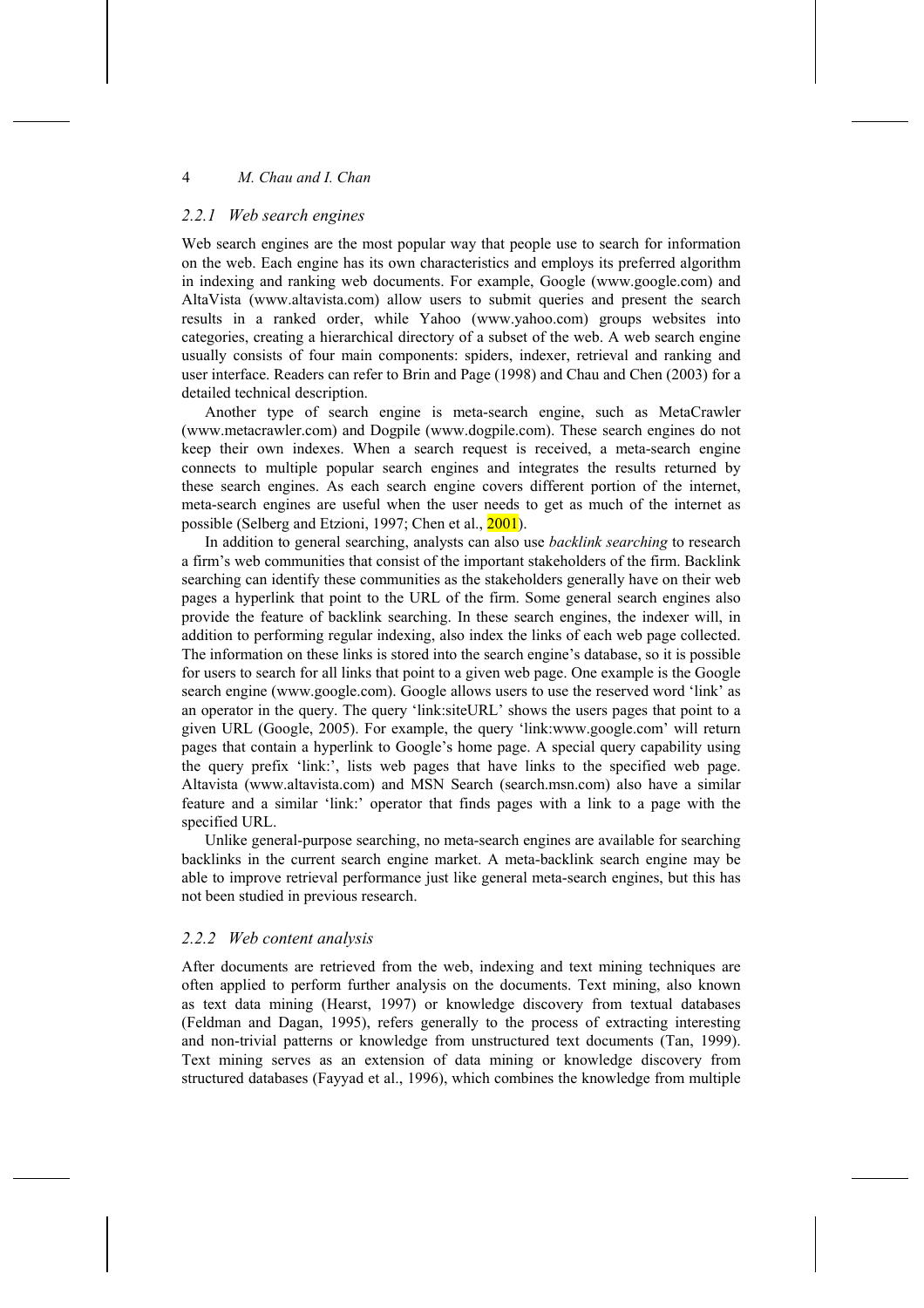#### *Refinery of an internet-based search tool* 5

fields including information retrieval, textual information analysis, information extraction and information clustering.

Text mining tools help analysts to better understand the retrieved web document set from the internet, identify interesting web documents more effectively and gain a quick overview of the web documents' contents. This saves the manual browsing time of reading the entire set of web pages. Analysts only have to examine the categories, which are of the firm's interest.

As the documents on the web mainly contain textual contents, e.g., HTML documents or PDF documents, text mining and textual information analysis are often studied in internet-based analysis tools. Textual information analysis relies on the indexing of the source web documents. Many techniques of indexing the source documents and extracting key concepts from text have been proposed in the recent few years. One of the proven techniques is automatic indexing algorithm, which is regarded as effective as human indexing (Salton, 1986).

Automatic indexing algorithms can be based on either single words or phrases. Single word indexing allows users to search for documents that contain the search keywords and has widely adopted in information retrieval systems. The output is a vector of extracted words representing the documents of interest, based on each term's frequencies. Different from single word indexing, phrase indexing outputs a vector of extracted phrases to represent the documents of interest. An analysis tool Arizona Noun Phraser (AZNP) has been developed based on this concept (Tolle and Chen, 2000). The tool extracts all the noun phrases from each web document based on part-of-speech tagging and a set of linguistic rules.

The output of automatic indexing algorithms can often be used in further text mining analysis. Document classification or document clustering can be applied to the noun phrases in order to deduce patterns and relationship across documents and to derive firm-related knowledge in the analysis project of the firm. Document classification is one form of data analysis that can be built to categorise the documents into a predetermined set of document classes or concepts (Han and Kamber, 2001). Web documents are categorised into predefined classes in this approach. Since the classes or concepts are provided, the classification step is also known as supervised learning. This contrasts with unsupervised learning (or clustering), in which the classes are not known, and the number or set of classes to be learned also may not be known in advance. Clustering is the process of grouping objects into classes or clusters so that objects within a cluster have high similarity in comparison to one another, but are dissimilar to objects in other clusters. The classes or clusters would have a category label defined based on the keywords or phrases that appear in the web documents in that category. One of the popular clustering approaches for client-side internet analysis tool is Kohonen's Self-Organising Map (SOM). The SOM algorithm, which is a type of artificial neural network, classifies documents into categories that are determined during the clustering process (Kohonen, 1995). The algorithm clusters the retrieved documents into different regions and displays the results as a two-dimensional map. More details on its visualisation capabilities are discussed in the next subsection.

#### *2.2.3 Web content visualisation*

Visualisation tools are often used to display the document classification or document clustering results to users in an organised and meaningful way using certain graphical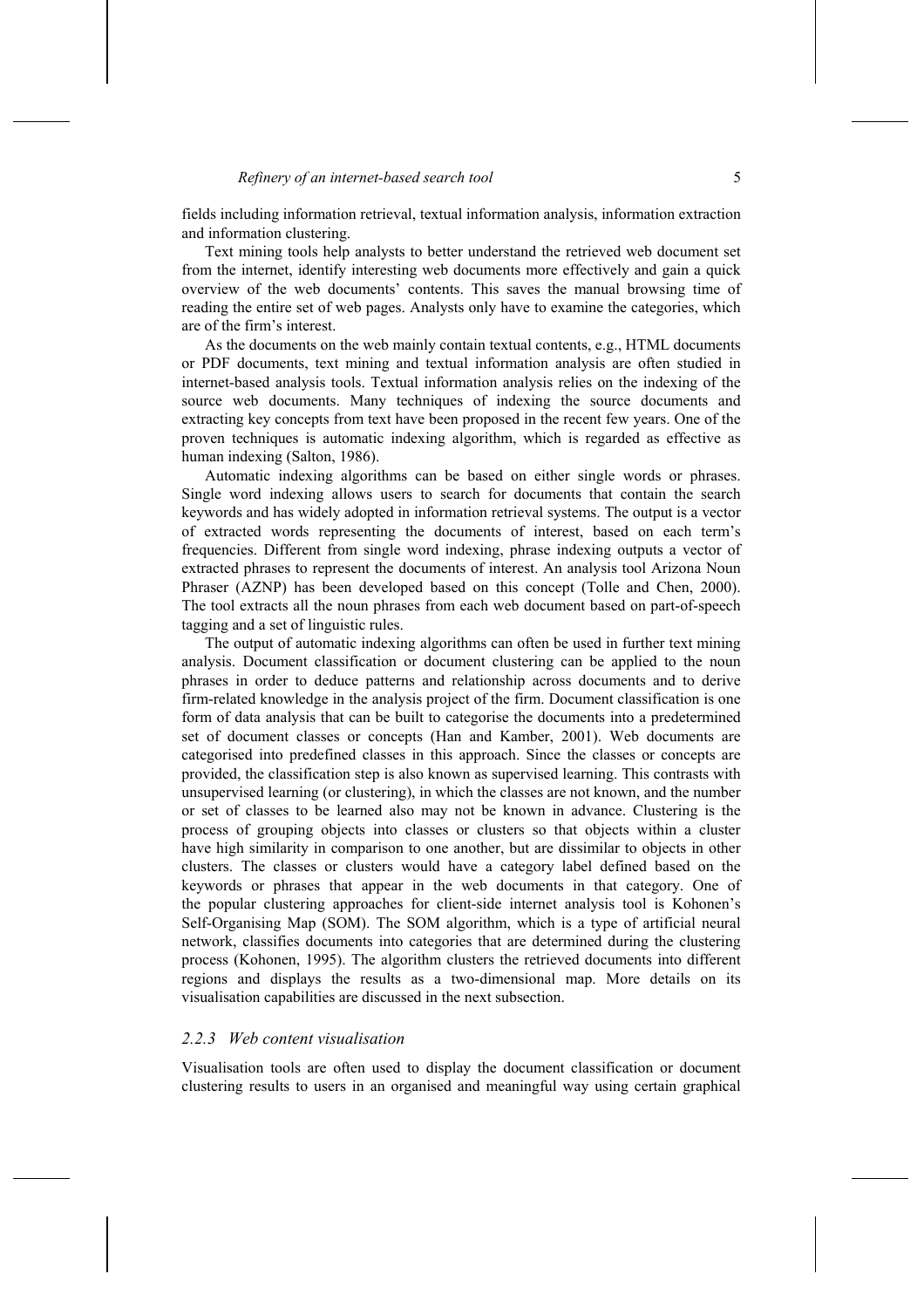representation. A graphical representation of the document clusters helps analysts and managers to better comprehend the returned documents, identify interesting documents more quickly, gain a quick overview of the documents' contents and acquire knowledge more effectively (Johnson, 1994). Furthermore, a graphical representation summarises the key results and shortens the time for users to digest the data, information, knowledge and intelligence in the documents.

Depending on the respective visualisation targets, visualisation tools can be classified into two categories. The first one is a category of tools that visualise the document attributes, e.g., document type, location, created date, title, document size, source, topic and author. The objective is to provide the users with additional information about the retrieved documents. Another category includes tools that utilise inter-document similarities to reduce the multidimensional document space to a two-dimensional or three-dimensional space (clusters) by aggregating similar documents under the same topic. The objective is to provide the users with a quick overview of the whole document collection. Cluster labels are decided based on the words or phrases written in the document collection.

Kohonen's self-organising map, as discussed earlier, is not only a clustering algorithm but also an example of visualisation tools based on inter-document similarities. This approach clusters documents into various topics that are automatically generated in the real time using neural network algorithms (Kohonen, 1995; Chen et al., 1996). Every document is assigned to its corresponding regions in a two-dimensional graphical map displayed to the user. Every region contains similar documents under the same topic while those regions with conceptually similar topics are located close to each other on the self-organising map.

Visualisation tools display graphical representation to the users and help them better understand the set of retrieved documents in a short amount of time, which is especially important in the today's fast-changing business world. Clearly, the visualisation tools improve the user experience and contribute as an important component in internet-based analysis tools. In spite of the benefits of visualisation tools, many tools discussed in this section are used only in the prototype research systems, and few is put on the commercial market for real business applications. Training and system assistance are needed to improve the effectiveness of clustering approaches and visualisation tools for internet-based analysis tools (Sutcliffe et al., 2000).

### **3 Redips**

Our proposed system is called Redips. The term 'Redips' is the reverse spelling of the term 'Spider'. Traditional web spiders (crawlers) search the web by following outgoing links. However, in our proposed tool, we search based on the 'incoming links' of a page. These incoming links can help identify the web communities of the firm of interest.

Redips has been implemented based on the MetaSpider system developed in our previous research (Chen et al.,  $2001$ ). The main modules include the user interface, spider, Arizona noun phraser, and self-organisation maps. User interface is the first point of contact between the user and the system. Spider fetched the URLs returned from those search engines. Arizona noun phraser is a natural language processing tool to do the key phrase extraction from internet text. Self-organisation maps visualise the concepts in a two-dimensional map. The technical details of the modules are discussed in another paper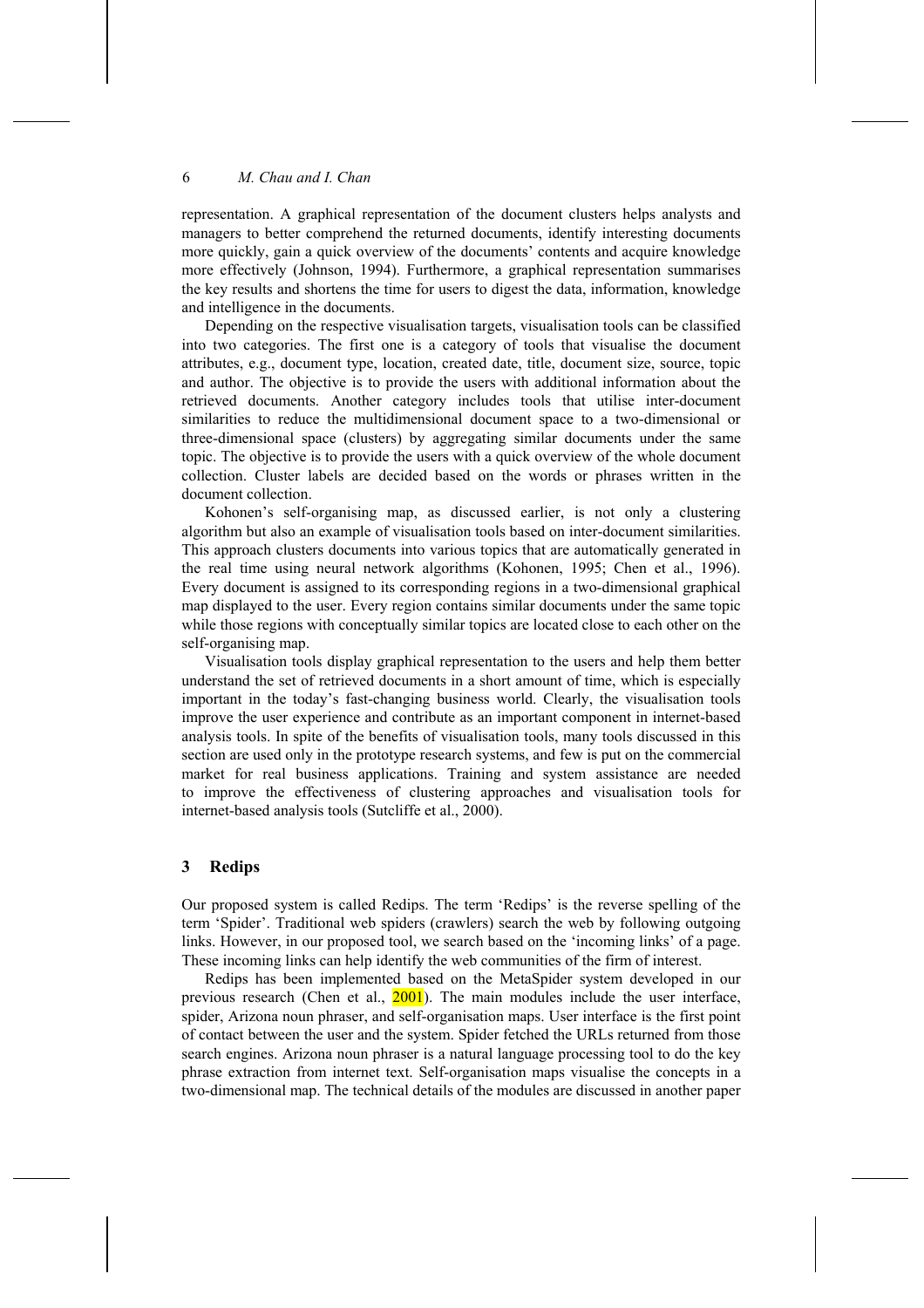(Chau et al., 2005). Here, we will present a search session with the tool from the user's perspective.

When using Redips, a user should first enter the website to be analysed and the backlink search engines to be included. A sample user session with Redips is shown in Figure 1. In this scenario, a business analyst wants to analyse the online community of the company IBM, so the analyst entered http://www.ibm.com/, the homepage of the IBM website, to the search query box. Optionally, the user can enter the keyword(s) to be included in the returned web pages. The user may also specify some other search options. In this step, the user can define the intelligent analysis objectives, e.g., the firm, information source, topic, in the analysis process.

**Figure 1** Example of a user session with Redips

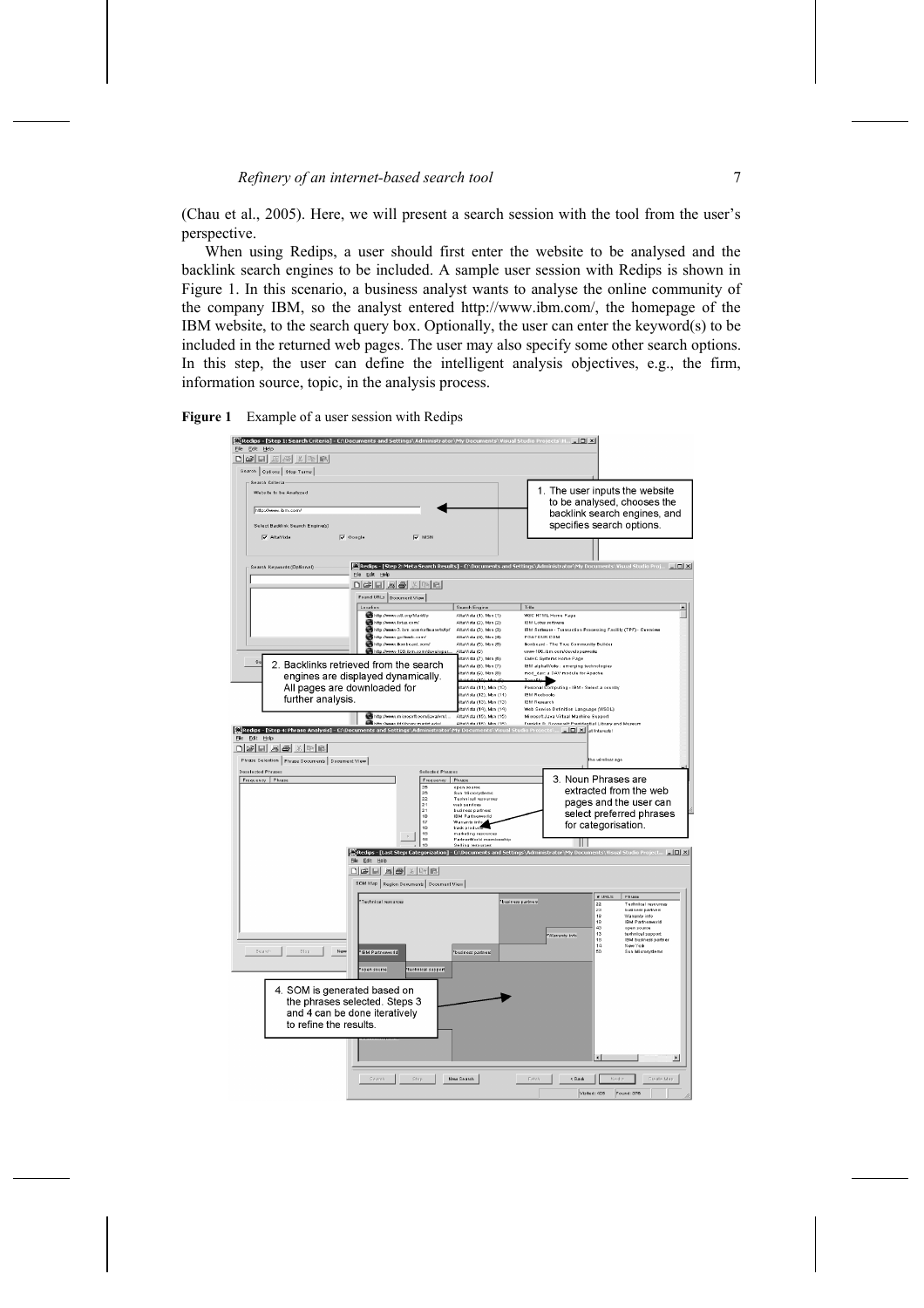After submitting the search requests, the system collects from the different search engines the web pages that point to www.ibm.com. The results are displayed to the analyst as a list. In order to avoid causing confusion to the user, our system only groups URLs that are returned from more than one search engine, but does not perform any reranking of the search results in this step. The user can click on any URL and view the actual web page. Exploratory, preliminary research can be carried out to identify the firm's web communities in this step.

After browsing through the list of search results, the analyst wants to further analyse the relevant web pages in detail, so the analyst clicks on the *Fetch* button to command the system to download from the web the complete content of the web pages listed in the search results. The pages are displayed dynamically during the fetching process. The analyst can explore the results and read the content of any of the web pages collected. If the analyst wants to focus only on the valid pages, the display can be switched to the *Good URL List* to browse the filtered result. In this list, web pages that no longer exist (e.g., the page has been removed from the internet; the web server hosting the page reports a 404 'Page Not Found' error; or the web server does not respond with a specific timeframe) and those that do not contain the search keyword(s) will be excluded. Overall, this step automates the process of information collection from the web communities on the internet and allows the analyst to browse through the actual content of the web communities in detail.

After the complete content of all the web pages have been downloaded to the system, the analyst instructs the system to send the results to the Arizona Noun Phraser for further analysis. Noun phrases are extracted from the web pages and analysed. The frequency of appearance of each noun phrase is displayed and the analyst can browse the pages that contain any particular noun phrase by clicking on the phrase. In this step, the analyst can get a quick overview of the most frequent topics that appear in the web communities of IBM, e.g., 'open source', 'Sun Microsystems', 'technical resources' and 'web services'.

The analyst can then select what noun phrases are to be included in creating a categorisation map, known as the Self-Organising Map (SOM). In the map display, the web pages are categorised into different regions on the map based on their topic. The SOM help the analyst summarise and visualise the web communities in a graphical representation, which is useful in the business intelligence analysis process. In this example, a few web communities of IBM are identified on the map, e.g., IBM Partnerworld, Sun Microsystems, the open source community, and so on. More important communities occupy larger regions (e.g., open source), and similar communities are grouped close to each other on the map. Such information can help the analyst identify the web communities more easily. The analyst can also click on any category on the map and read the web pages in more detail for further analysis.

Through this simple example, we have shown how the system can help business analysts and management to gain a quick overview of the business environment faced by the organisation through web community analysis. The tool provides some automated web searching, web community analysis, text analysis and visualisation technologies that are useful for such purposes.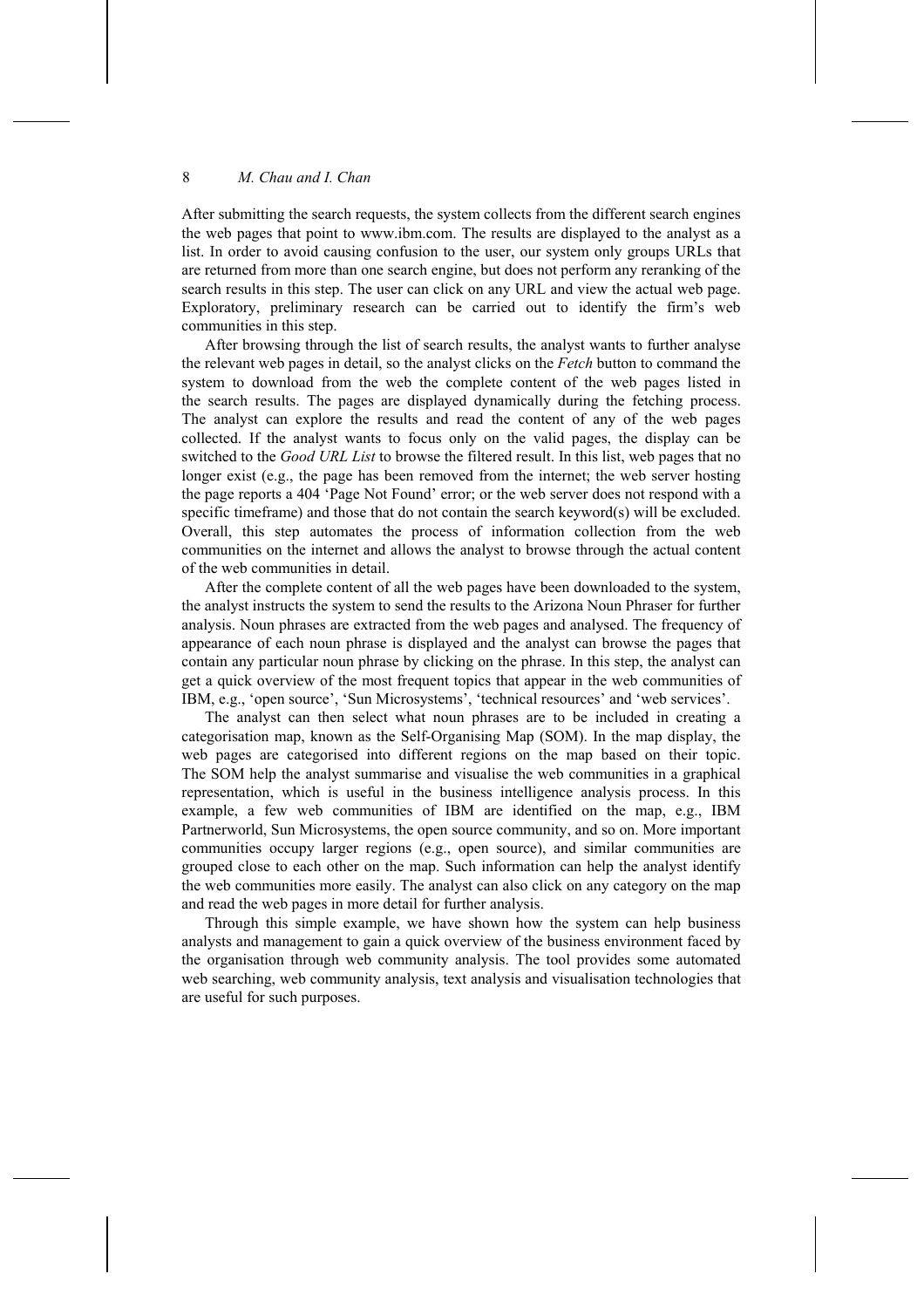## **4 Research methodology**

As discussed above, there are a number of new attributes embedded in Redips, which facilitate information search and add values to the management in strategic planning. Yet, the attributes of Redips perceived and developed by the system developers may be different from those of the business managers. In order to provide an effective and practical tool, the views and comments from IS practitioners who are rich in IS knowledge and currently engage in business planning, leadership and strategic analysis are examined. The current study adopts focus group study (as an effective research method) to dig in and explore various perceptions from the IS practitioners, as such to enrich our understanding of the practicability and usefulness of Redips.

Focus group discussion is a qualitative method to trigger and solicit extensive pool of opinions that capture the respective dimensions of the domains or topics to be addressed or investigated, particularly newly emerged and illuminative concepts (Krueger, 1998; Morgan, 1988). Generally speaking, focus group is a method conducive to communication through a two-hour back-and-forth discussion and interaction among a small group of individuals (usually  $6-10$  persons). A moderator is enlisted to facilitate the discussion (e.g., to ensure topics and issues are conversed, commented upon and incorporated). It is evident that focus group is commensurate with exploratory study to generate broad-based ideas that are relatively inaccessible using other research methods (Caldeira and Ward, 2002). In our current study, one focus group discussion was conducted. The group was composed of six practitioners (in their mid-1930s) with an average of 12 years of industry experience. They discussed on the search approaches, pros and cons of commonly used internet-based search tools. Thereafter, they engaged in a 30-minute hands-on of the Redips and explicated their opinions from various views. Large amount of broad-based ideas in participants' own words, while relatively inaccessible using other research methodologies can be obtained (Caldeira and Ward, 2002). The coding and analysis of the data, thereby can be used to develop thematic scheme to reveal the scope, details and multiple facets of the constructs or ideas in proposed work (Blackburn and Stokes, 2000; Stewart and Shamdasani, 2000).

The focus group study serves as the beginning stage of research. We intend to use a mix of techniques to make sense of the qualitative data collected from the practitioners. A research plan with three stages is detailed as follows:

- *Stage 1*: In order to understand how users perceive and evaluate new systems, a reference to existing IS literature was undertaken. The pertinent literature is used as a foundation to outline the topic agenda used in the focus group sessions, while refrained from the actual discussion.
- *Stage 2*: A focus group session was conducted. The focus group discussion was held, involving business executives from IS functional areas of which the executives are expected to use the internet-based tool frequently in their daily tasks.
- *Stage 3*: Data collected (in handwritten notes and audio tapes) from the focus group session was firstly compiled with the assistance of the computer. The results were thereby analysed in detail. The adoption of thematic categorisation (Blackburn and Stokes, 2000; Boyatzis, 1998; Stewart and Shamdasani, 2000) involves the articulation and construction of potential themes and facets of constructs that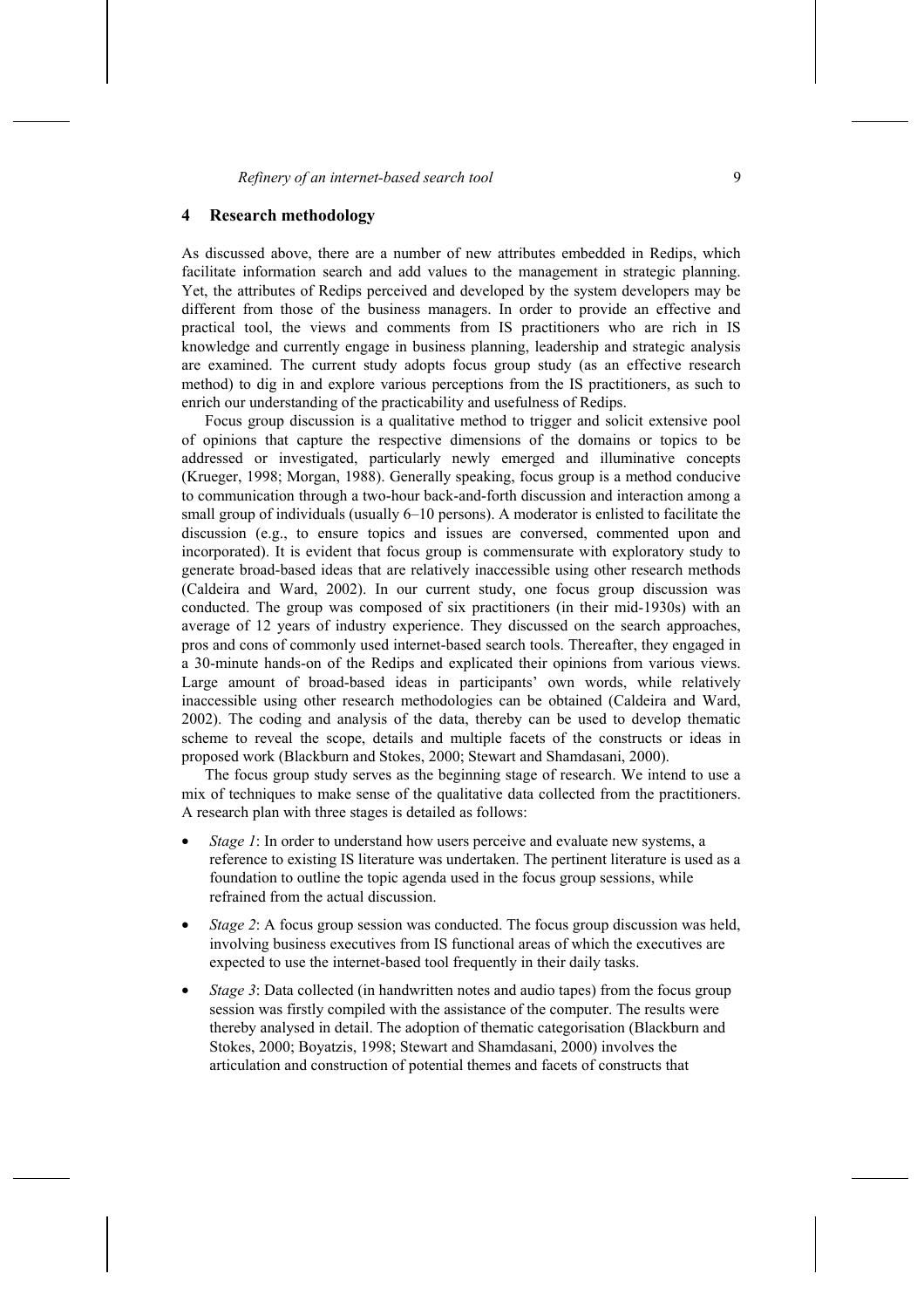correspond with the research questions. The potential themes were considered as a reflection of the attributes or dimensions.

## **5 Focus group study results**

The focus group session was held with six IT practitioners in Hong Kong. A large amount of ideas and opinions were sought in the study. In essence, the practitioners are satisfied with the existing tools, in regard to its low cost (usually free of charge) and ease of use. However, the information quality in terms of amount, currency and presentation has presented limitations to their business decisions. The participants reveal that Redips can add value to their managerial tasks, as it streamlines the information search, and enables effective assessment of the web communities and stakeholders. A common assertion was sought that they will use Redips in addition to the existing search practice.

The practitioners had named Yahoo and Google as two commonly used internet-based tools in their daily work. There are some extraordinary occasions that they may seek information from other search tools (such as www.altavista.com) given the two common tools did not provide adequate information for their purposes.

As mentioned before, one of the advantages of focus group discussion is to provide analytical generalisation of what participants think and perceive (Law et al., 2002; Morgan, 1996), therefore, we assimilated nine effective and desirable system attributes from the opinions sought in the focus group discussion (Table 1). Redips' characteristics generally shows a good match with the desired attributes expected by the IS practitioners. The attributes are ranked according with the number of respondents who solicit the respective aspect. Therefore, a higher number in the bracket indicates a higher consensus being conceived in the discussion session. For example, all participants found that Redips provided efficient and prompt response in the search process. A lower number reveals that some participants may have neutral perceptions or different ideas towards the respective attribute. For instance, a lot of participants found that their technical knowledge is rich and extensive, thus they did not perceive the help function embedded in Redips is highly significant.

Contrast to our result-oriented system design, the IS practitioners who are experienced in system development and engage in business planning share similar perception and valuation criteria that are close to those of end-users'. Most of the participants showed empathy on the business managers' pressure in time management. A system analysis manager stated that the tool should be time saving and with results displayed with highly relevant, clear, easily be comprehended and useful content. Two other participants supported his views as they claimed the business development managers in their organisations are 'extremely' hard working as they usually work for more than 54 hours per week, thus they cannot afford information search process that 'wastes' their time. Therefore, they stated that the search process should be time-effective, with minimum search and loading time. They commented further that long loading time will increase the tendency to abort the search process, thus, unfavourably affect managers' time management.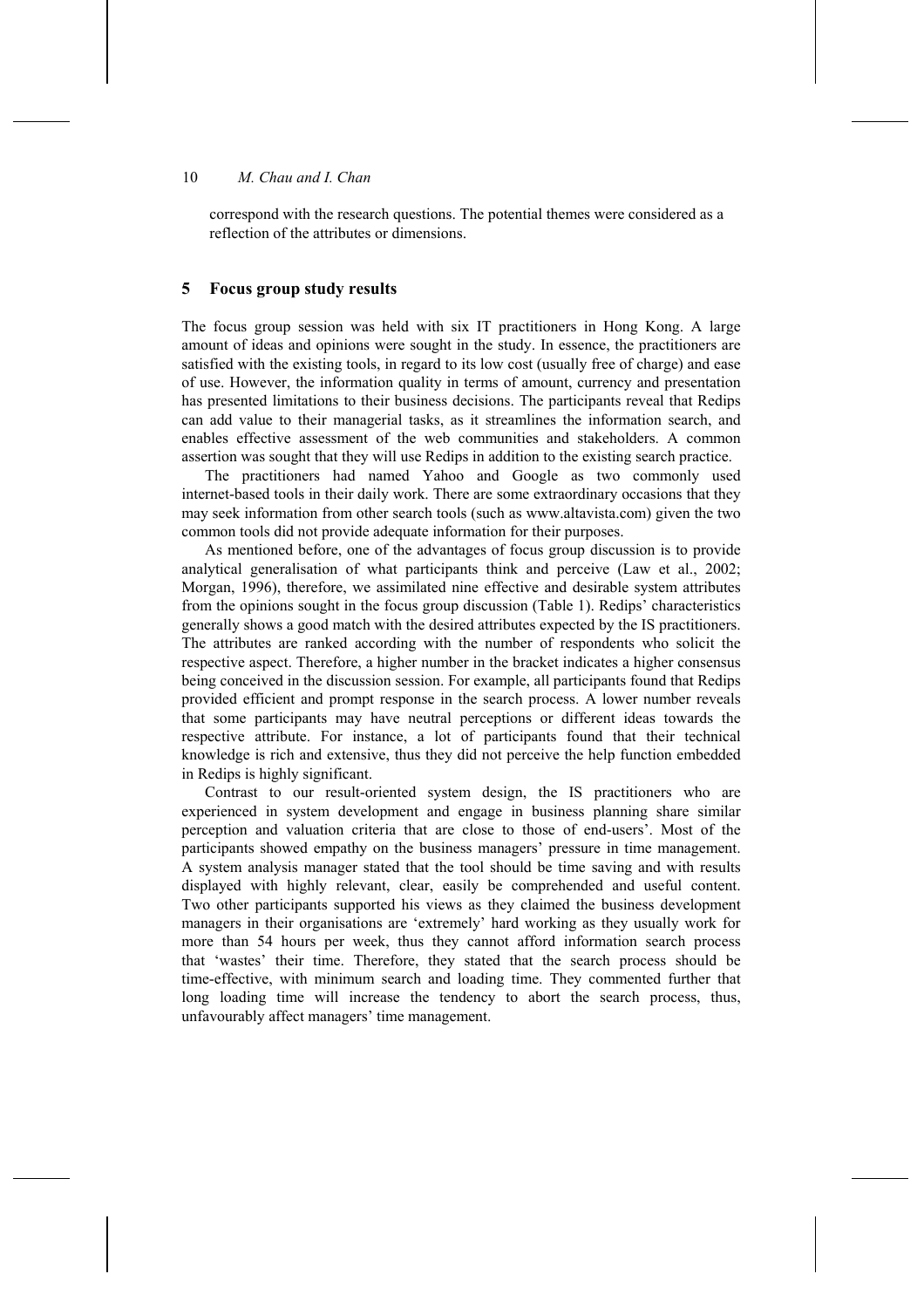| Desirable attributes    | Details and descriptions                                                    | Redips                                                                                             |
|-------------------------|-----------------------------------------------------------------------------|----------------------------------------------------------------------------------------------------|
| Time $(6)$              | Short and prompt search time                                                | Quick response and fetching time                                                                   |
| Cost(6)                 | Free of charge                                                              | Free of charge                                                                                     |
| Search results (6)      | Links should be ranked with<br>relevance and currency of the<br>information | Web pages are fetched in real-time to<br>avoid outdated indexes                                    |
| Learning efforts $(5)$  | attending formal training                                                   | Minimum, ease of use without Easy to use, logical and order search<br>process                      |
| Technical resources (4) | No additional software should Requires installation<br>be installed         |                                                                                                    |
| Interface $(4)$         | User-friendly and attractive                                                | Practical and clean, user-friendly buttons                                                         |
| Language (3)            | Multiple languages                                                          | Limited to English                                                                                 |
| Personalisation (2)     | Customisation of specific<br>search requirements, prior<br>search records   | Three search engines (including Google,<br>MSN and AltaVista) can be previewed<br>at the same time |
|                         |                                                                             | Phrase selection to remove unrelated<br>pages                                                      |
| Assistance (1)          | Help, search tips and data<br>recovery                                      | Help menu available                                                                                |

**Table 1** Desirable attributes of an internet-based search tool and the characteristics of Redips

While discussing the approaches in information search or business intelligence, the practitioners stated that their search approaches vary from task to task. One IS department assistant manager stated that if he looks for new business opportunities that he has little experience about or a request is made on ad hoc basis, he may seek information exhaustively until the relevance of the search results diminishes. He explained,

"I will seek help from experienced staff within the organisation. Yet, sometimes good business ideas are not generated from internal people as they are indulged to the existing success. Those competitors, discussion groups provide lots of comments to our existing services, despite their words are unpleasant. Listening to our customers can let us know our inefficiency and what we need to do more."

Otherwise, if he handles regular review of market positioning, he will approach a satisfactory manner. He stated "my personal experience is rich and validated in my past success. Therefore, I know when and where to get the relevant information for routine tasks, and know when to stop".

In regard to the propagation of Redips, a senior system engineer pointed out that a good design does not make the system successful and well accepted by users. He stated, "Our colleagues have a strong social network which shared lots of latest information and users' feedback on various tools". Therefore, he suggested

"the success of Redips is not a mere concern of physical design and functionality; rather it is determined by the consumers who foster a good perception at the beginning. If the comment is positive, the word-of-mouth will leverage users' interest and attention to Redips."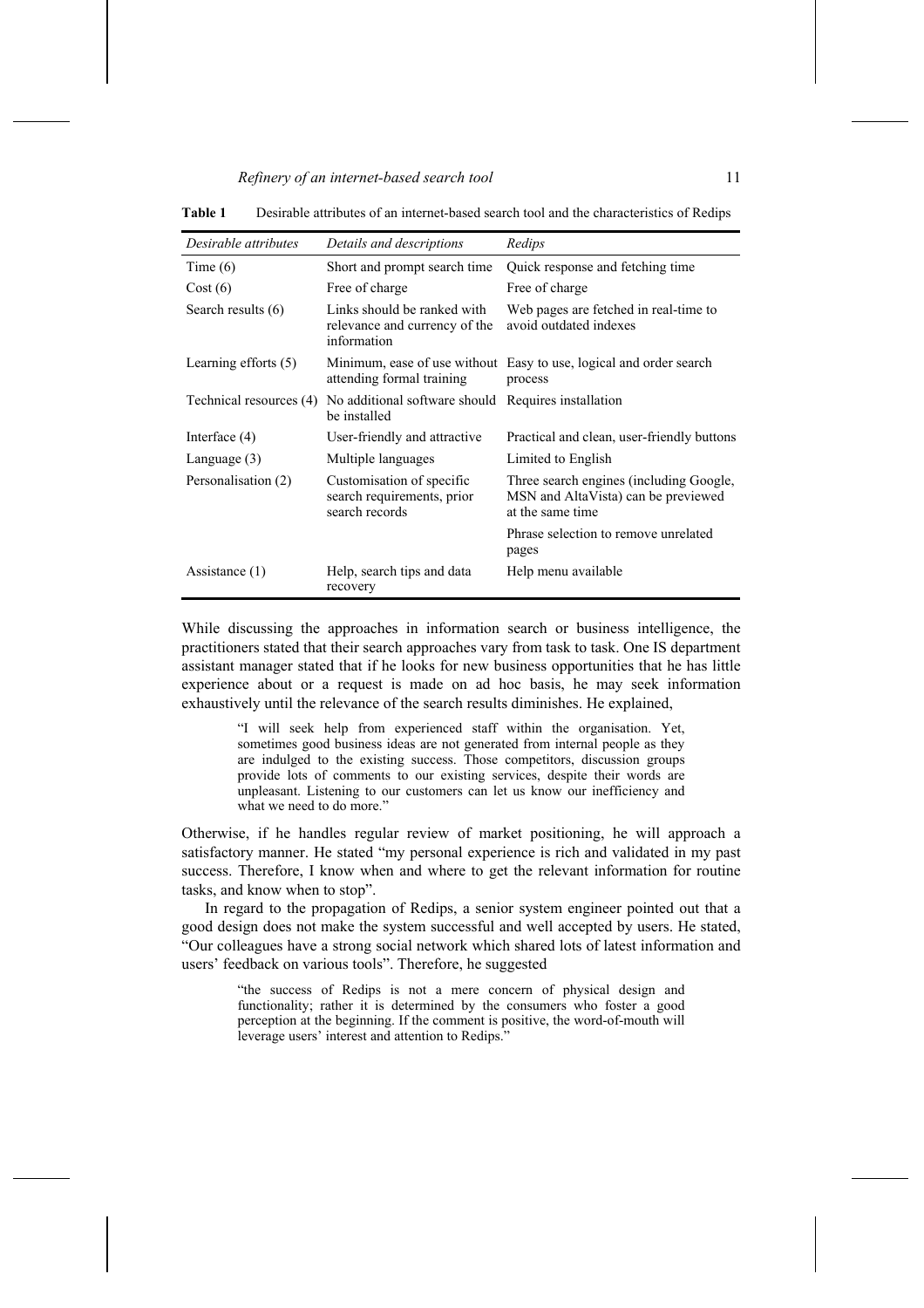A senior software development manager put forth the opinion and stated that management should not underestimate the power of management commitment and network effect. She gave an example that a new software system was well accepted in their organisation, despite the brand equity of that software system is not high. It is because the management has shown a strong support, clear vision and commitment to deploy across all departments. Middle management also plays an important role to monitor the roll out of the system. Furthermore, she recalled "most of our colleagues believe that they should get on the same board (i.e., adopt the new system) in order to become one of the majority".

## **6 Conclusion**

The internet-based backlink search tool Redips provides an alternative way to assess various web communities and infer business intelligence to managers. In order to enhance its practicability and usefulness to business managers, the current study, as an exploratory work adopted focus group method to drill in various perceptions and views from a group of IS practitioners. In essence, they find Redips useful and assert its value in business planning and decision making. Our present study will be continued and extended with more focus group discussions composed of diverse professional participants or users. The nine attributes and specific findings about managerial problem solving approaches will also be incorporated such that Redips can be widely adopted.

#### **Acknowledgements**

This project has been supported in part by the following grants:

- HKU Seed Funding for Basic Research, "Searching the World Wide Web Backwards for Business Intelligence Analysis", January 2005–December 2006.
- HKU Seed Funding for Basic Research, "Using Content and Link Analysis in Developing Domain-specific Web Search Engines: A Machine Learning Approach", February 2004–January 2006.
- NSF Digital Library Initiative-2, "High-performance Digital Library Systems: From Information Retrieval to Knowledge Management", April 1999–March 2002.

We would like to thank the IS practitioners for their participation in our experiment.

## **References**

- Blackburn, R. and Stokes, D. (2000) 'Breaking down the barriers: using focus groups to research small and medium-sized enterprises', *International Small Business Journal*, Vol. 19, No. 1, pp.44–67.
- Boyatzis, R.E. (1998) *Transforming Qualitative Information: Thematic Analysis and Code Development*, Sage, Thousand Oaks, CA.
- Bradford, R.W., Duncan, P.J. and Tarcy, B. (1999) *Simplified Strategic Planning: A No-Nonsense Guide for Busy People Who Want Results Fast!*, Chandler House Press. AUTHOR PLEASE PROVIDE LOCATION.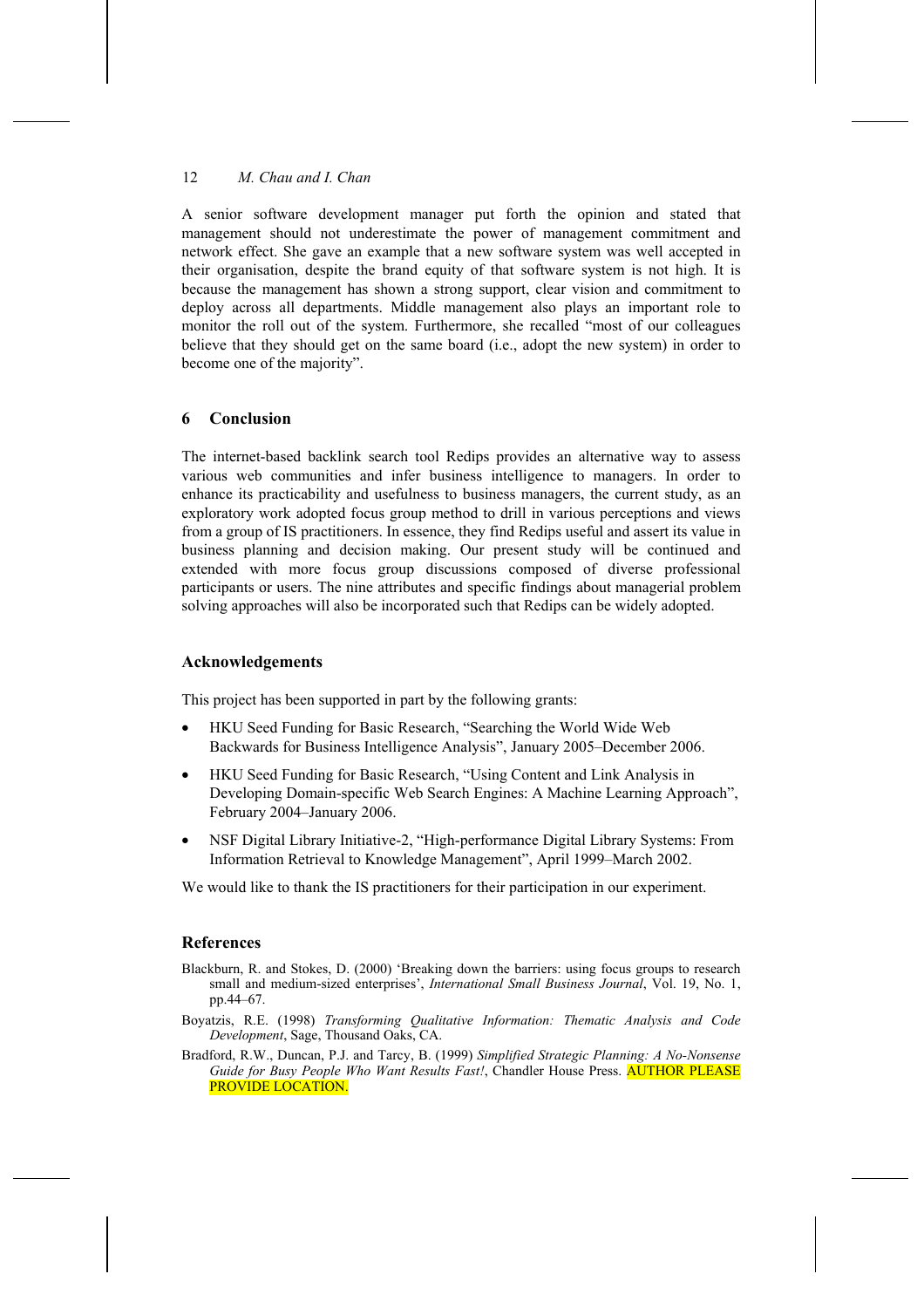- Brin, S. and Page, L. (1998) 'The anatomy of a large-scale hypertextual web search engine', *Proceedings of the 7th International World Wide Web Conference*, Brisbane, Australia.
- Caldeira, M.M. and Ward, J.M. (2002) 'Understanding the successful adoption and use of IS/IT in SMEs: an explanation from portuguese manufacturing industries', *Information System Journal*, Vol. 12, No. 2, pp.121–152.
- Chau, M. and Chen, H. (2003) 'Comparison of three vertical search spiders', *IEEE Computer*, Vol. 36, No. 5, pp.56–62.
- Chau, M., Shiu, B., Chan, I. and Chen, H. (2005) 'Automated identification of web communities for business intelligence analysis', *Proceedings of the Fourth Workshop on E-Business (WEB)*, Las Vegas, Nevada, USA.
- Chen, H., Fan, H., Chau, M. and Zeng, D. (2002) 'MetaSpider: Meta-searching and categorization on the web', *Journal of American Society for Information Science and Technology*, Vol. 52, No. 13, pp.1134–1147. AUTHOR PLEASE CHECK WHETHER THE YEAR OF PUBLICATION IS 2001 OR 2002.
- Chen, H., Schufels, C. and Orwig, R. (1996) 'Internet categorization and search: a self-organizing approach', *Journal of Visual Communication and Image Representation*, Vol. 7, No. 1, pp.88–102.
- Fayyad, U., Piatetsky-Shapiro, G. and Smyth, P. (1996) 'From data mining to knowledge discovery: an overview', in Fayyad, U., Piatetsky-Shapiro, G., Smyth, P. and Uthurusamy, R. (Eds.): *Advances in Knowledge Discovery and Data Mining*, MIT Press, Cambridge, Mass, pp.1–36.
- Feldman, R. and Dagan, I. (1995) 'Knowledge Discovery in Textual databases (KDT)', *Proceedings of the First International Conference on Knowledge Discovery and Data Mining (KDD-95)*, Montreal, Canada, August 20–21, AAAI Press, pp.112–117.
- Google (2005) *Google Web Search Features*, Retrieved January 6, from http://www.google. com/help/features.html.
- Han, J. and Kamber, M. (2001) *Data Mining: Concepts and Techniques*, Morgan Kaufmann Publishers. AUTHOR PLEASE PROVIDE LOCATION.
- Hearst, M.A. (1997) 'Text data mining: issues, techniques, and the relationship to information access', *Presentation Notes for UW/MS Workshop on Data Mining*. AUTHOR PLEASE PROVIDE LOCATION.
- Johnson, R.J. (1994) *A Cognitive Approach to the Representation of Managerial Competitive Intelligence Knowledge*, Doctoral Dissertation, The University of Arizona. AUTHOR PLEASE PROVIDE LOCATION.
- Kohonen, T. (1995) *Self-Organizing Maps*, Springer-Verlag, Berlin.
- Krueger, R.A. (1998) *Developing Questions for Focus Groups: Focus Group Kit 3*, Sage. AUTHOR PLEASE PROVIDE LOCATION.
- Kumar, R., Raghavan, P., Rajagopalan, S. and Tomkins, A. (1998) 'Trawling the web for emerging cyber-communities', *Proceedings of the Eight International World Wide Web Conference*. AUTHOR PLEASE PROVIDE PAGE RANGE.
- Law, Y.F.D., Lee-Partridge, J.E., Beng, C.H. and Fen, W.M. (2002) 'Exploring knowledge management perceptions of human resource and business managers in Singapore', *Journal of Information and Knowledge Management*, Vol. 1, No. 1, pp.79–90.
- Morgan, D.L. (1988) *Focus Groups as Qualitative Research: Qualitative Research Methods Series*, Vol. 16, Sage. AUTHOR PLEASE PROVIDE LOCATION.
- Morgan, D.L. (1996) 'Focus group', *Annual Review of Sociology*, Vol. 22, pp.129–152.
- Prescott, J.E. and Smith, D.C. (1991) 'SCIP: who we are, what we do', *Competitive Intelligence Review*. AUTHOR PLEASE PROVIDE FULL DETAILS.
- Reid, E.O.F. (2003) 'Identifying a company's non-customer online communities: a proto-typology', *Proceedings of the Hawaii International Conference on System Sciences*, January 6–9, Big Island, Hawaii.